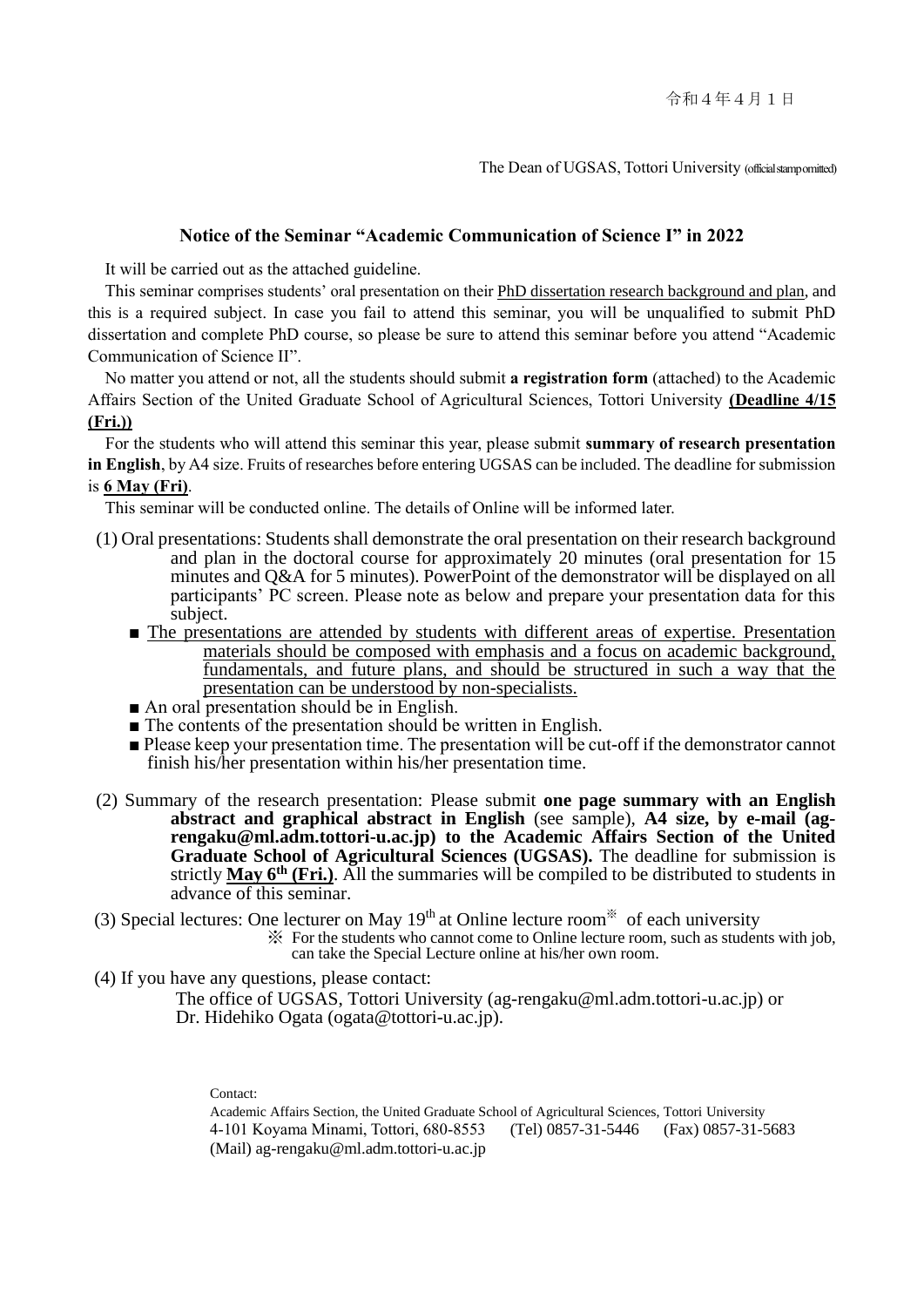#### The guidelines of the Seminar "Academic Communication of Science I" in 2022

### 1. Purpose

This seminar is held for the students of the United Graduate School of Agricultural Sciences. The purpose of the seminar is acquiring fundamental knowledge and technique on academic communication for conducting doctoral researches at UGSAS.

### 2. Term

13:30 May. 18 (Wed.), 2022 (Online-connection confirmation: 13:00~) ―12:00 May. 20 (Fri.), 2022 (3days)

### 3. How to conduct

Academic Communication of Science I will be conducted Online<sup>36</sup>. No need to come to Tottori University. ※How to conduct by online will be informed later.

#### 4. CONTENTS

Students' plan on the PhD dissertation research (oral presentations) and Special Lectures and seminar.

#### 5. Approval of Completion

When you complete the seminar, the United Graduate School of Agricultural Sciences admits your completion and credit.

#### 6.Inquiries

Academic Affairs Section of the United Graduate School of Agricultural Sciences, Tottori University. Tel: 0857.31.5446, Fax: 0857.31.5683 E-mail: ag-rengaku@ml.adm.tottori-u.ac.jp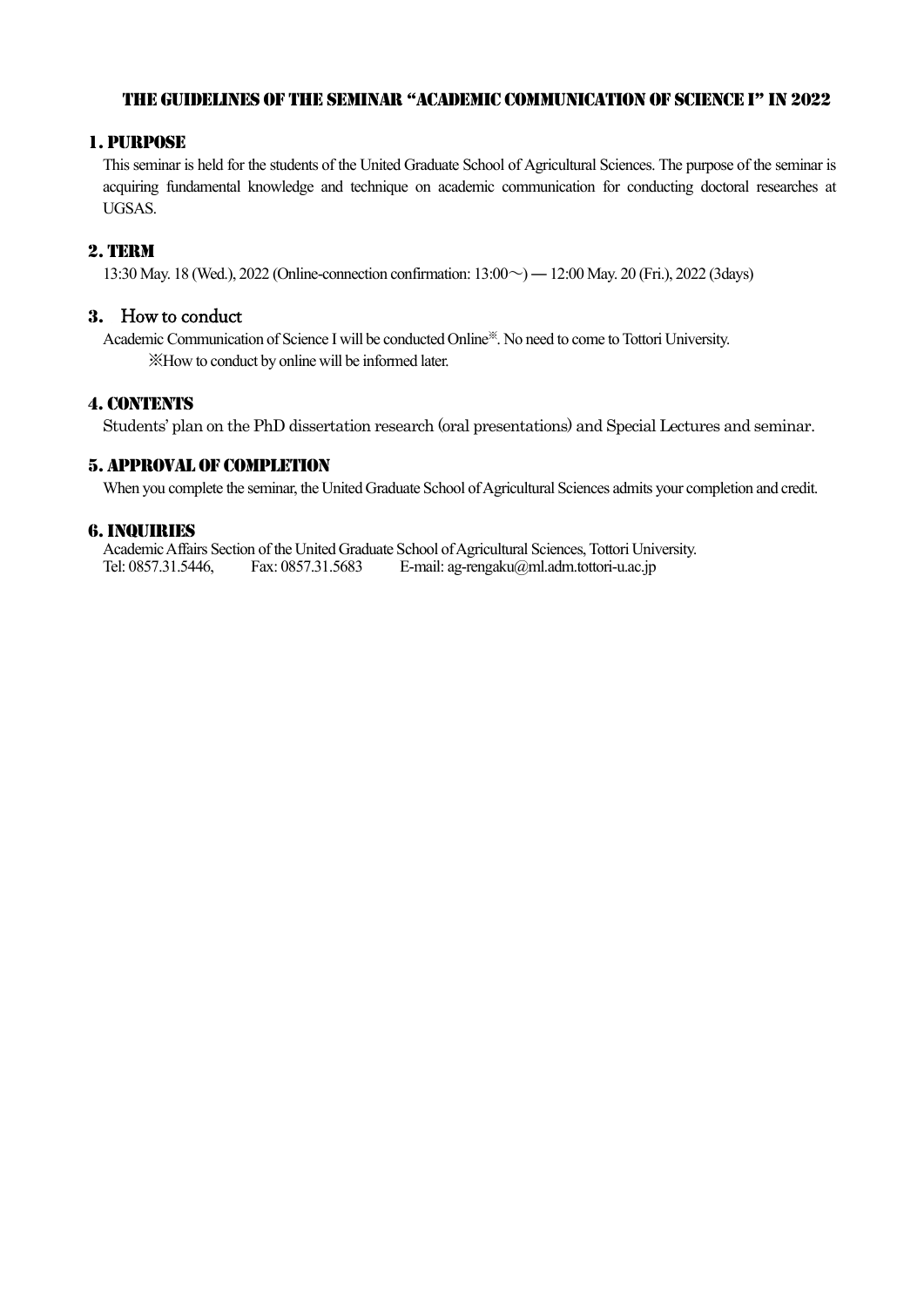## 2022 年度「科学コミュニケーションⅠ」受講調査票

Registration form for the Seminar "Academic Communication of Science Ⅰ" in 2022

| 学生番号 Student ID No. (                                            |                      | 配属大学 Univ. (                                                 |
|------------------------------------------------------------------|----------------------|--------------------------------------------------------------|
| 氏<br>名 Name                                                      |                      |                                                              |
| 席<br>出<br>Attend                                                 | 席<br>欠<br>Not Attend | 欠席の理由 If 'Not Attend', please describe the reason of absence |
| どちらかに〇 Choose by circling                                        |                      |                                                              |
| 当日連絡のとれる電話番号<br>Cellphone Number while attending this<br>subject |                      |                                                              |

☆ この調査票は、必ず4月15日 (金)までに鳥取大学農学部連大学務係に提出して下さい Please submit this form to Academic Affairs Section of the United Graduate School of Agricultural Sciences, Tottori University. (**Deadline 4/15 (Fri.)**)

## FAX 0857-31-5683

☆ 変更がありましたら5月6日(金)の午前中までに鳥取大学農学部連大学務係にお知らせ 願います。

Please be sure to inform any changes after the submission of this form by 12:00 May. 6 (Fri) to the Academic Affairs Section of UGSAS.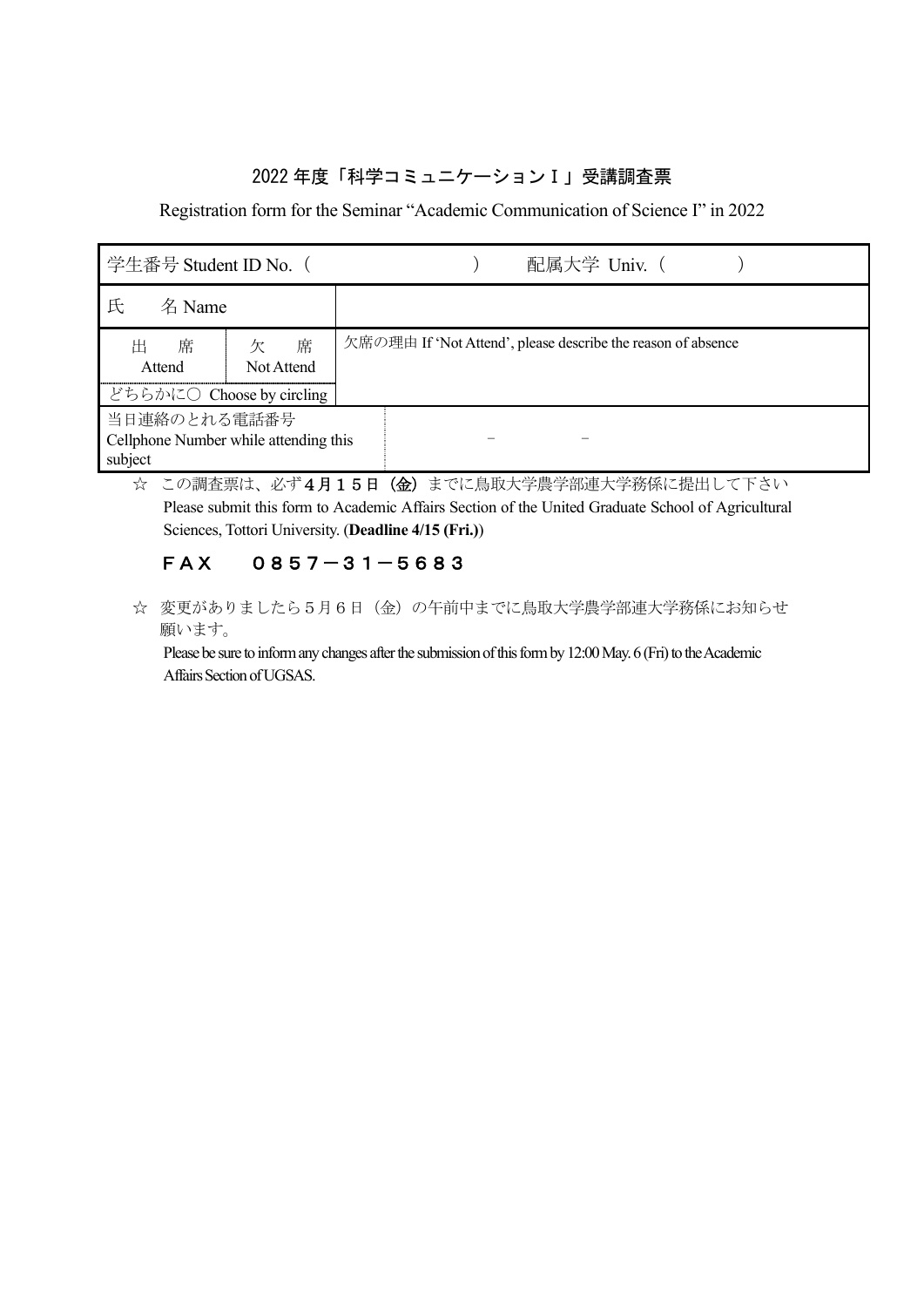2022年度 鳥取大学大学院連合農学研究科「科学コミュニケーション I 」日程表

Schedule of the "Academic Communication of Science I" 2022

|                                                                                                                                          |                                  |  |  | 9 | 10                                                                                                                                                                                                             | 11                              |      | 12            | 13                                                                | 14                                                                                                                                                                                                                                                           |   | 15                                                                                       |                                                                                                                                                                                                                                                   | 16                                                                                  | 17                                                                                                                                | 18                                                                                                                                                                                                                                                                                                                               | 19 | 20 | 21 | 22 |
|------------------------------------------------------------------------------------------------------------------------------------------|----------------------------------|--|--|---|----------------------------------------------------------------------------------------------------------------------------------------------------------------------------------------------------------------|---------------------------------|------|---------------|-------------------------------------------------------------------|--------------------------------------------------------------------------------------------------------------------------------------------------------------------------------------------------------------------------------------------------------------|---|------------------------------------------------------------------------------------------|---------------------------------------------------------------------------------------------------------------------------------------------------------------------------------------------------------------------------------------------------|-------------------------------------------------------------------------------------|-----------------------------------------------------------------------------------------------------------------------------------|----------------------------------------------------------------------------------------------------------------------------------------------------------------------------------------------------------------------------------------------------------------------------------------------------------------------------------|----|----|----|----|
| $\mathbf{1}$<br>${\bf s}$<br>第<br>t<br>$\overline{1}$<br>$\begin{array}{c} \mathbf{1} \\ \mathbf{1} \\ \mathbf{1} \end{array}$<br>a<br>y | 5月18日<br>(水)<br>May. 18<br>(Wed) |  |  |   |                                                                                                                                                                                                                |                                 |      |               | Registration, Atter<br>受付<br>出<br>欠<br>·<br>Connection cc<br>接続確認 | ォ<br>IJ<br>I<br>ン<br>テ<br>シ<br>$\exists$<br>ン<br>Orientation                                                                                                                                                                                                 |   |                                                                                          |                                                                                                                                                                                                                                                   | 進行 Chair<br>Dr. Jiro Arima<br>(Tottori Univ.)<br>(Tottori Univ.)<br>(Tottori Univ.) | 口頭発表 (WebEx)<br>Oral Presentation (1)<br>有馬 二朗氏(鳥取大学)<br>兵頭 正浩氏(鳥取大学)<br>Dr. Masahiro Hyodo<br>岩永 史子氏(鳥取大学)<br>Dr. Fumiko Iwanaga |                                                                                                                                                                                                                                                                                                                                  |    |    |    |    |
| $\overline{2}$<br>$\mathbf n$<br>d 第<br>2<br>$\begin{array}{c} \mathbf{u} \\ \mathbf{v} \\ \mathbf{v} \end{array}$<br>a<br>y             | 5月19日<br>(木)<br>May. 19<br>(Thu) |  |  |   | 口頭発表<br>Oral Presentation 2<br>進行 Chair<br>有馬 二朗氏(鳥取大学)<br>Dr. Jiro Arima<br>(Tottori Univ.)<br>兵頭 正浩氏(鳥取大学)<br>Dr. masahiro Hyodo<br>(Tottori Univ.)<br>岩永 史子氏(鳥取大学)<br>Dr. Fumiko Iwanaga<br>(Tottori Univ.) |                                 |      | 昼食<br>Lunch   |                                                                   | 口頭発表<br>Oral Presentation<br>$\circled{3}$<br>進行 Chair<br>有馬 二朗氏<br>(鳥取大学)<br>Dr. Jiro Arima<br>(Tottori Univ.) 全国<br>兵頭 正浩氏<br>兵頭 正浩氏<br>(鳥取大学)<br>Dr. masahiro<br>Hyodo<br>(Tottori Univ.)<br>岩永 史子氏<br>(鳥取大学)<br>Dr. Fumiko<br>Iwanaga<br>(Tottori Univ.) | 停 | 講師:ホーク・フィリップ<br>科学英語分野·准教授)<br>(Associate Prof., Scientific<br>English Program, Graduate | 特別講義<br>Special Lecture<br>氏<br>(静岡県立大学・薬学<br>部・<br>Dr. Philip Hawke<br>School of Integrated<br>Pharmaceutical and<br>Nutritional Sciences,<br>University of Shizuoka)<br>Basic academic<br>communication 1: Oral<br>$presentations$ <sup>*</sup> |                                                                                     |                                                                                                                                   | 特別講義<br>Special Lecture<br>講師:ホーク・フィリップ氏<br>(静岡県立大学・薬学部・<br>科学英語分野·准教授)<br>Dr. Philip Hawke<br>Associate Prof., Scientific<br>English Program,<br>Graduate School of<br><b>Integrated Pharmaceutical</b><br>and Nutritional Sciences,<br>University of Shizuoka)<br>Basic academic<br>communication 2:<br>Research discussion』** |    |    |    |    |
| $\overline{3}$<br>$\mathbf r$<br>- d 第 3<br>d 目<br>d 目<br>$\rm{a}$<br>y                                                                  | 5月20日<br>(金)<br>May. 20<br>(Fri) |  |  |   | 特別セミナー<br>Special seminar<br>岩永 史子氏<br>(鳥取大学)<br>Dr. Fumiko Iwanaga<br>兵頭 正浩氏<br>(鳥取大学)<br>Dr. Masahiro Hyodo<br>有馬 二朗氏<br>(鳥取大学)<br>Dr. Jiro Arima                                                            | Q&A<br>アンケート記入<br>Questionnaire | 質疑応答 | 解散<br>Breakup |                                                                   |                                                                                                                                                                                                                                                              |   |                                                                                          |                                                                                                                                                                                                                                                   |                                                                                     |                                                                                                                                   | *『科学英語コミュニケーション基礎編 1:オーラル プレゼンテーション』<br>**『科学英語コミュニケーション基礎編 2:リサーチ ディスカッション』                                                                                                                                                                                                                                                     |    |    |    |    |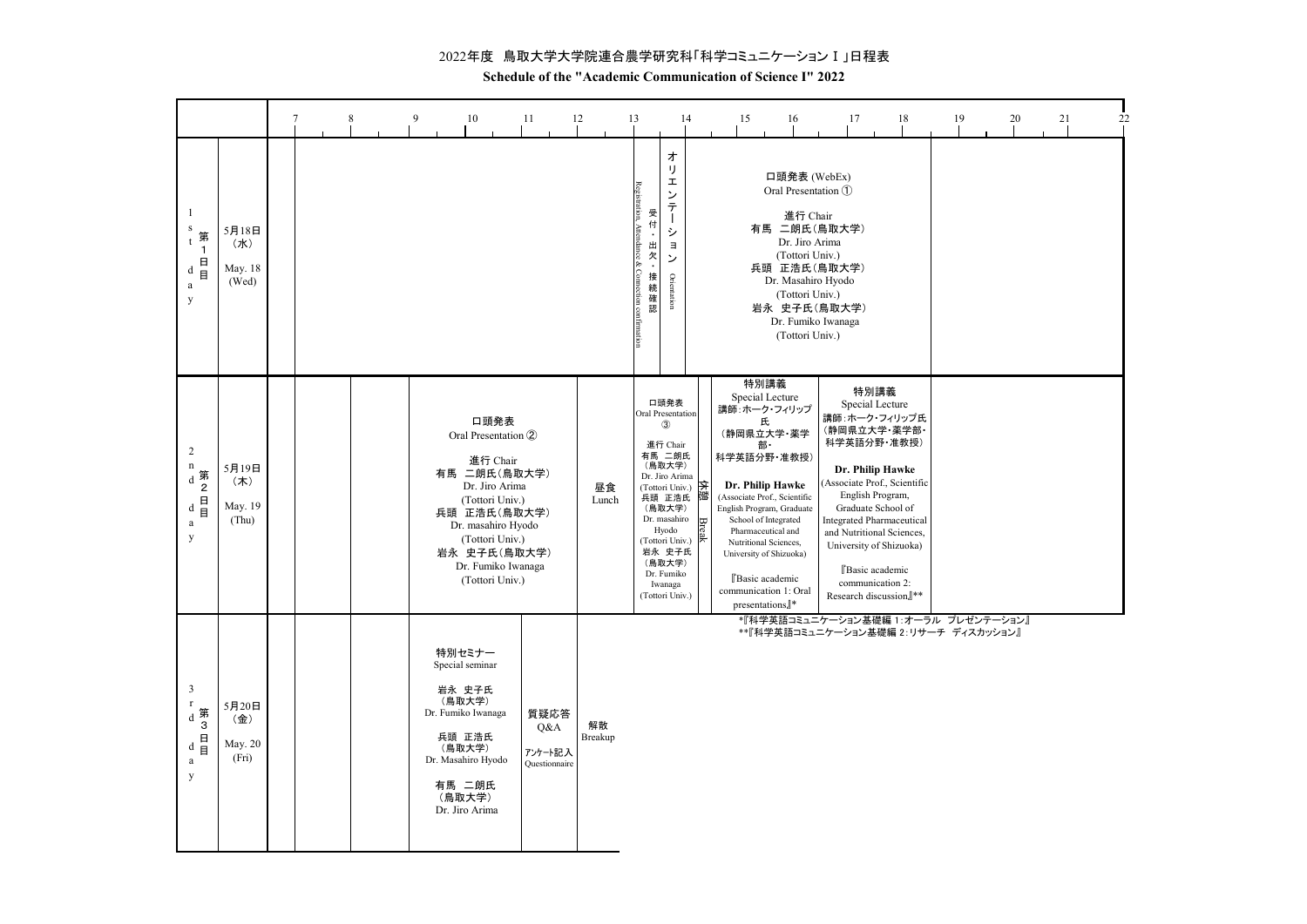# **Type the Title of Your Presentation Here (14 Point, Times New Roman, Bold. Location: Center)**

| Course           | : Type the course   |
|------------------|---------------------|
| Division         | : Type the division |
| Name             | : Type your name    |
| Entrance         | $: 20XX$ (month)    |
| University       | : XX University     |
| Major Supervisor | : Type the name     |

ABTSTRACT is to be written on an A4 format with **one page** including title, course and division you belong to, your name, year and month of admission, text, and graphical abstract. Presentation speakers are required to this Word template for preparing ABSTRACT. Use of this template will ensure proper formatting. Do not change the font and size (Title: 14 point, Times New Roman, bold; your information: 12 point, Times New Roman; Text: 11 point). Please add graphical abstract after the text of the abstract. Please allocate approximately three-quarters for the text and the remaining one-quarter for graphical abstract. Submission deadline to Rendai is XXX, xx<sup>th</sup>, 2022. Xxxxx…………………………………………………………… xxxxx….……………………………………………………………………………………………………. xxxxx…..……………………………………………………………………………………………………. xxxxx…..……………………………………………………………………………………………………. xxxxx…..……………………………………………………………………………………………………. xxxxx…..…………………………………………………………………………………………………….

## Graphical abstract

Size: image should be 300 dpi Font: Arial The abstract should consist of one single panel